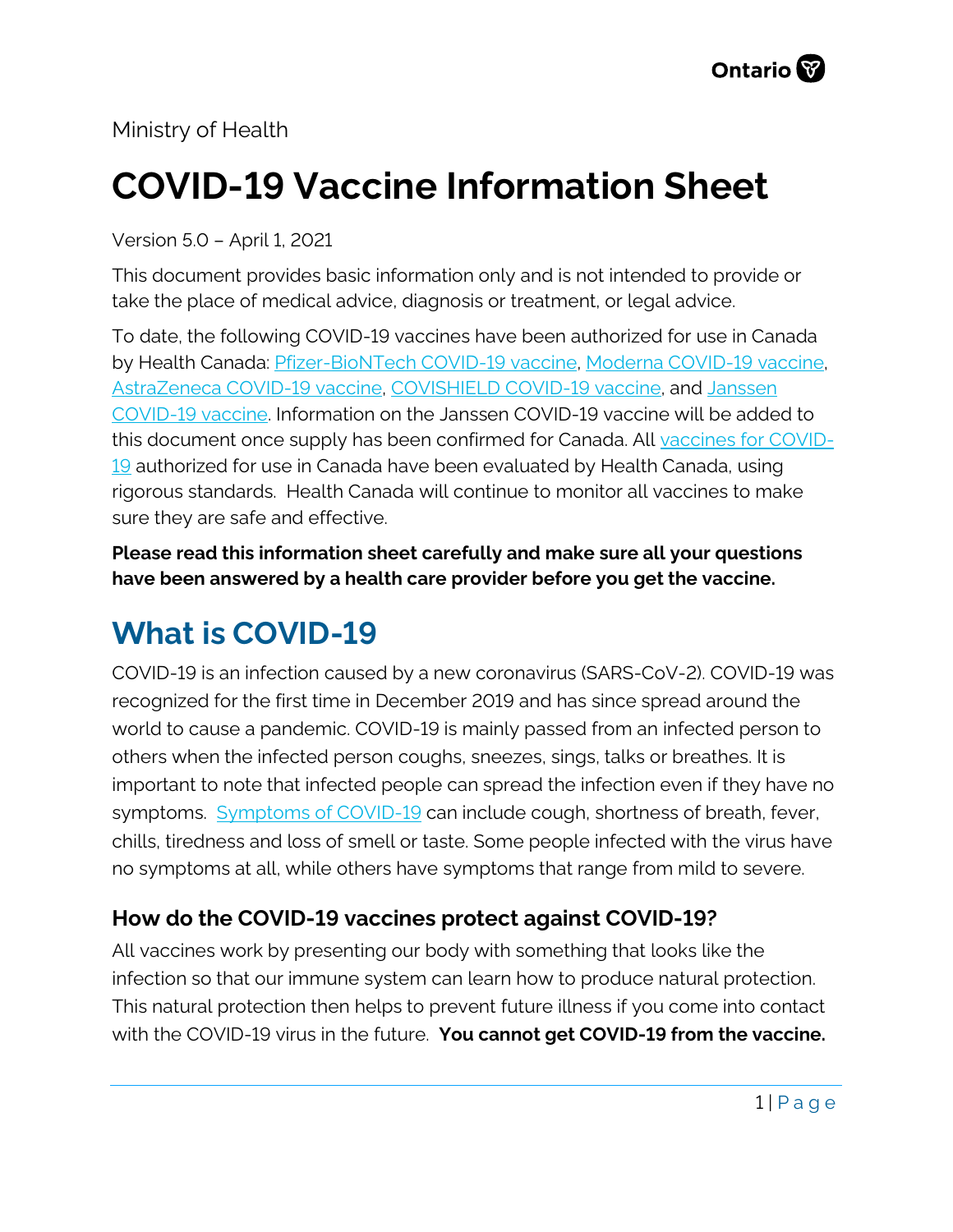More detailed information on how COVID-19 vaccines provide protection can be found on [Public Health Ontario's \(PHO\) COVID-19 Vaccines](https://www.publichealthontario.ca/en/diseases-and-conditions/infectious-diseases/respiratory-diseases/novel-coronavirus) webpage and [What You](https://www.publichealthontario.ca/-/media/documents/ncov/factsheet/2021/01/vac/factsheet-covid-19-vaccines.pdf?la=en)  [Need to Know About COVID-19 Vaccine](https://www.publichealthontario.ca/-/media/documents/ncov/factsheet/2021/01/vac/factsheet-covid-19-vaccines.pdf?la=en) and [COVID-19 Vaccines: Viral Vector-Based](https://www.publichealthontario.ca/-/media/documents/ncov/vaccines/2021/03/covid-19-focus-on-viral-vector-based-vaccines.pdf?la=en)  [Vaccines.](https://www.publichealthontario.ca/-/media/documents/ncov/vaccines/2021/03/covid-19-focus-on-viral-vector-based-vaccines.pdf?la=en)

**All COVID-19 vaccines authorized for use in Canada are effective at protecting against symptomatic, lab-confirmed disease.** In large studies where people were given both doses of the vaccine, all of the vaccines worked very well to prevent people from becoming sick with symptomatic, lab-confirmed COVID-19. Vaccine efficacy 14 days after dose one and before dose two is estimated to be over 90% for Pfizer-BioNTech and Moderna and over 70% for AstraZeneca/COVISHIELD. Vaccine efficacy after dose two at the recommended interval is estimated to be over 90% for Pfizer-BioNTech and Moderna and over 80% for AstraZeneca/COVISHIELD. It is important that you receive two doses of these vaccines). Long-term protection against COVID-19 is not achieved until after the second dose of vaccine is received. **All of the COVID-19 vaccines authorized for use in Canada are also highly effective at preventing hospitalization.**

#### **Who can receive these vaccines?**

A complete vaccine series should be offered to individuals without contraindications to the vaccine and in currently identified priority groups.

- The Pfizer-BioNTech COVID-19 vaccine is currently authorized for individuals 16 years of age and older.
- The Moderna COVID-19 vaccine is currently authorized for individuals 18 years of age and older.
- The AstraZeneca COVID-19 vaccine and COVISHIELD is currently authorized for individuals 18 years of age and older. At this time, the National Advisory Committee on Immunization (NACI) [recommends](https://www.canada.ca/en/public-health/services/immunization/national-advisory-committee-on-immunization-naci/rapid-response-recommended-use-astrazeneca-covid-19-vaccine-younger-adults.html) that AstraZeneca COVID-19 vaccine and COVISHIELD should not be used in adults under 55 years of age.

To find out if you are eligible to receive the vaccine at this time based on prioritization please refer t[o Ontario's COVID-19 vaccination plan](https://covid-19.ontario.ca/ontarios-covid-19-vaccination-plan).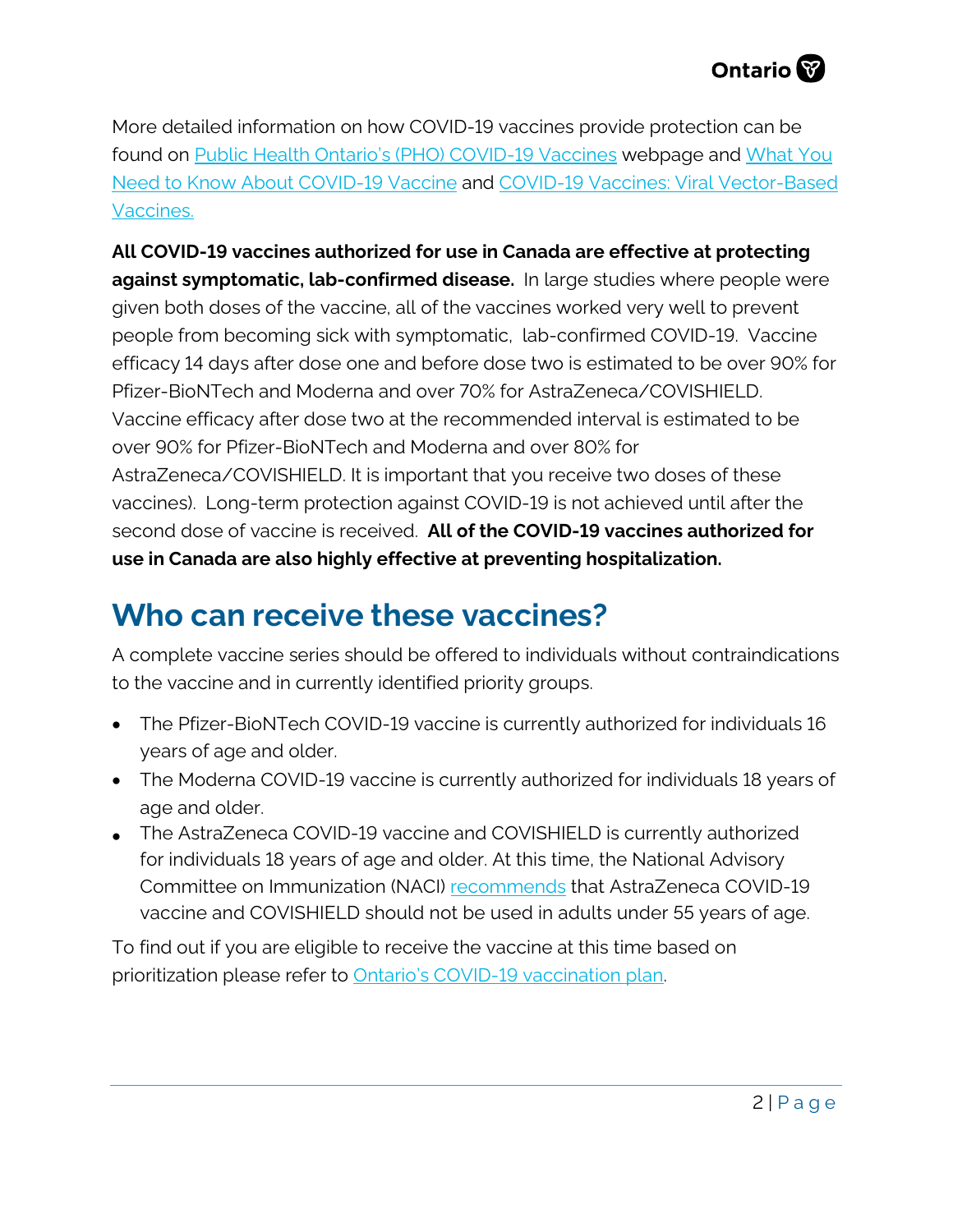

#### **Before receiving the vaccine, inform the health care provider who is providing you with the vaccine if:**

- You are currently feeling unwell or have signs and symptoms of COVID-19.
- You have had a previous allergic reaction to a COVID-19 vaccine or any ingredients in the COVID-19 vaccines, or any other vaccine.
- You have any allergies or allergic conditions.
- You are or could be pregnant or are breastfeeding.
- You are immunosuppressed due to disease or treatment or have been diagnosed with an autoimmune condition.
- You have fainted or became dizzy after receiving a past vaccine or medical procedure or you have a fear of needles. The healthcare provider may offer supports to assist you, for example recommending that you receive the vaccine lying down to prevent fainting.
- You have a bleeding disorder or are taking medication that could affect blood clotting. This information will help the healthcare provider prevent bleeding or bruising from the needle.
- You have received any other vaccine (not COVID-19 vaccine) in the past 14 days.

The [Vaccination Recommendations for Special Populations](https://www.health.gov.on.ca/en/pro/programs/publichealth/coronavirus/docs/vaccine/COVID-19_vaccination_rec_special_populations.pdf) guidance document provides additional information for people who are breastfeeding or pregnant, have allergies, autoimmune conditions, or are immunocompromised due to disease or treatment, as well as for adolescents at very high risk of severe outcomes from COVID-19. If you have questions about whether the vaccine is right for you based on your medical condition, talk to your health care provider.

## **Who should delay receiving these vaccines?**

- Individuals who have received another vaccine (not a COVID-19 vaccine) in the previous 14 days.
- Individuals with symptoms of an acute illness; these individuals should wait until symptoms have completely resolved in order to avoid attributing any complications resulting from the illness to vaccine-related side effects.
- Individuals with symptoms of COVID-19. To minimize the risk of COVID-19 transmission, if these individuals arrive at an immunization clinic/venue, they will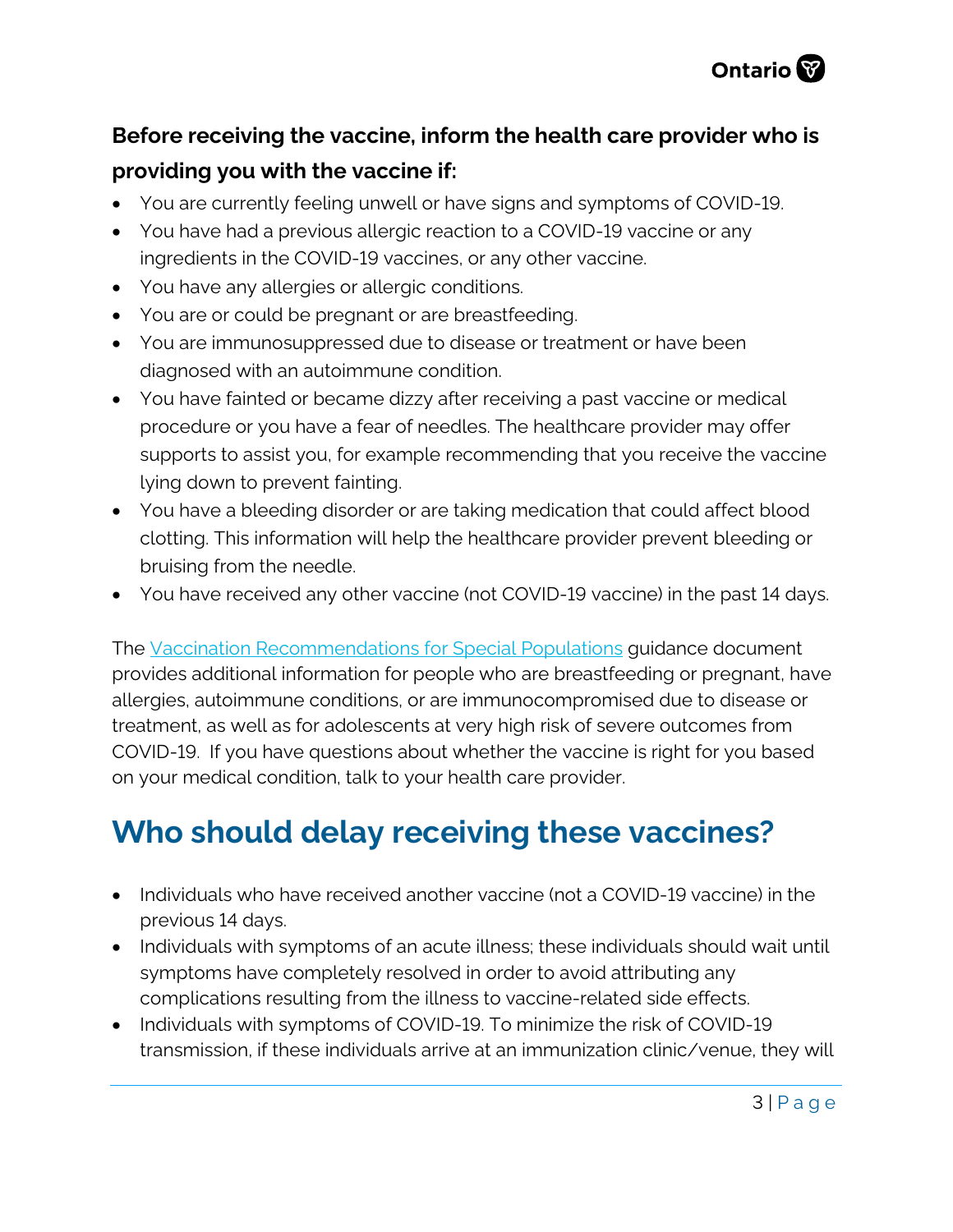

be instructed to follow current local public health measures and be encouraged to get tested.

• Symptomatic and asymptomatic individuals who have been advised to selfisolate due to suspected or confirmed COVID-19 infection or due to close contact with a COVID-19 case should not attend a vaccine clinic and should wait to get their vaccine until their isolation period is over.

### **How is the vaccine administered?**

The vaccine is given as a needle in the upper arm (into the deltoid muscle). The province is following [recommendations from the National Advisory Committee on](https://www.canada.ca/en/public-health/services/immunization/national-advisory-committee-on-immunization-naci/recommendations-use-covid-19-vaccines.html)  [Immunication \(NACI\)](https://www.canada.ca/en/public-health/services/immunization/national-advisory-committee-on-immunization-naci/recommendations-use-covid-19-vaccines.html) to extend the time interval of the second dose of COVID-19 vaccine for the Pfizer-BioNTech, Moderna and AstraZeneca/COVISHIELD vaccines up to 4 months after the first dose.

- For the Pfizer-BioNTech vaccine, the recommended interval for the second dose is 4 months after the first dose.
- For the Moderna vaccine, the recommended interval for the second dose is 4 months after the first dose.
- For the AstraZeneca and COVISHIELD vaccine, the recommended interval for the second dose is 4 months after the first dose.

Individuals should receive the same COVID-19 vaccine product for their full vaccine series (i.e. individual should get the same vaccine for their first and second dose). Vaccines of different types (e.g. mRNA, viral vector) should be considered different vaccines and should not be used in the same series.

#### **What are the ingredients in the vaccines?**

| Ingredients | <b>Pfizer-</b><br><b>BioNTech</b> | <b>Moderna</b> | AstraZeneca/<br>and<br><b>COVISHIELD</b>  |
|-------------|-----------------------------------|----------------|-------------------------------------------|
| Medical     | mRNA                              | mRNA           | Non-replicating<br>viral vector<br>(ChAd) |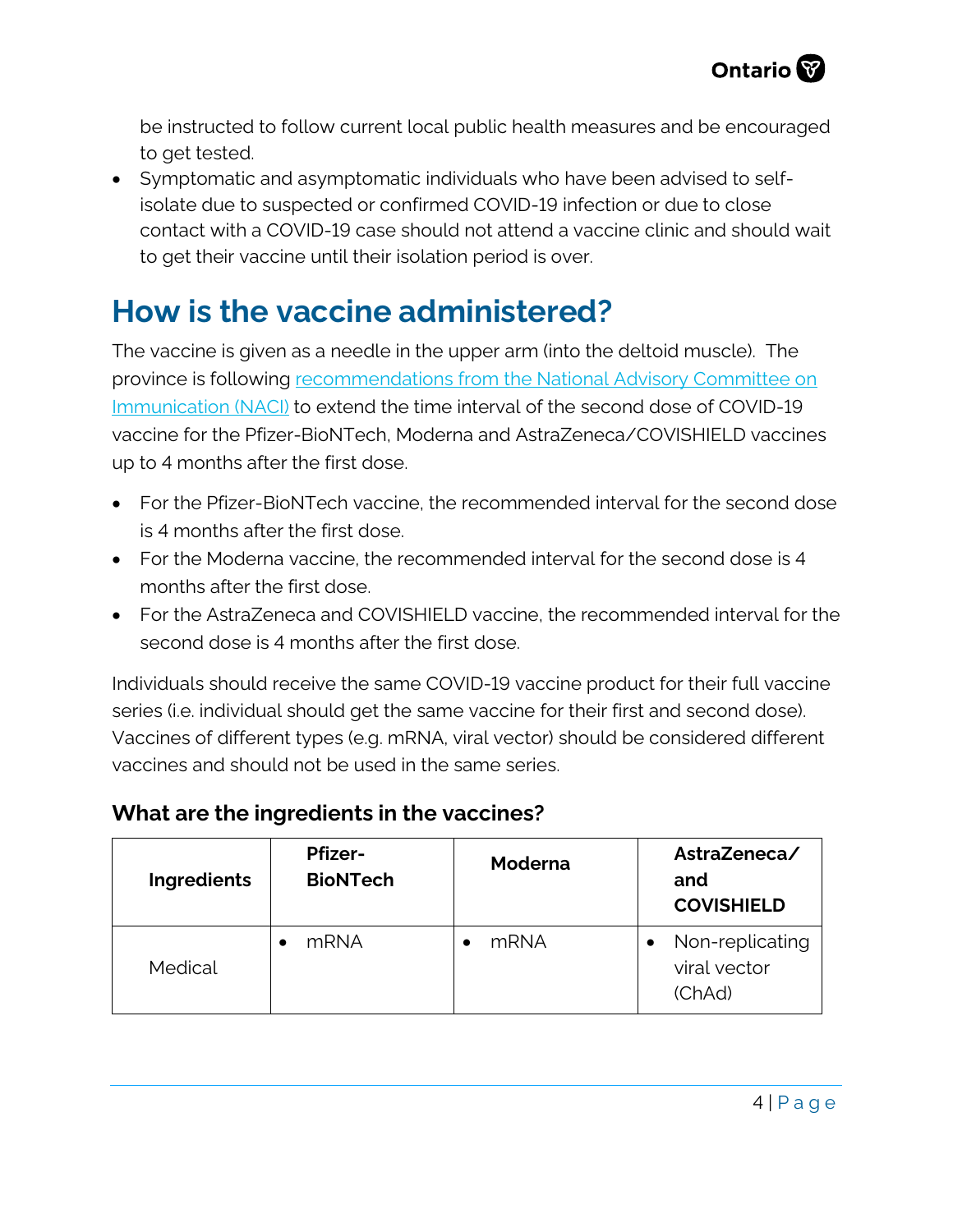

|                 | Ingredients | <b>Pfizer-BioNTech</b>                                                                                                                                            | <b>Moderna</b>                                                                                                                                   | AstraZeneca/<br>and COVISHIELD                                                                                                                                                            |
|-----------------|-------------|-------------------------------------------------------------------------------------------------------------------------------------------------------------------|--------------------------------------------------------------------------------------------------------------------------------------------------|-------------------------------------------------------------------------------------------------------------------------------------------------------------------------------------------|
|                 | Lipids      | ALC-0315<br>$\bullet$<br>ALC-0159 - a<br>polyethylene<br>glycol (PEG)<br>1,2-Distearoyl-<br>$\bullet$<br>sn-glycero-3-<br>phosphocholine<br>(DSPC)<br>Cholesterol | 1,2-distearoyl-<br>sn-glycero-3-<br>phosphocholin<br>e (DSPC)<br>Cholesterol<br>$\bullet$<br><b>PEG2000 DMG</b><br><b>SM-102</b>                 | Disodium<br>$\bullet$<br>edetate<br>dihydrate<br>(EDTA)<br>Ethanol<br>$\bullet$<br>L-Histidine<br>$\bullet$<br>L-Histidine<br>hydrochloride<br>monohydrate<br>Polysorbate 80<br>$\bullet$ |
| Non-<br>medical | Salts       | Dibasic sodium<br>$\bullet$<br>phosphate<br>dihydrate<br>Monobasic<br>potassium<br>phosphate<br>Potassium<br>chloride<br>Sodium<br>chloride                       | Acetic acid<br>$\bullet$<br>Sodium acetate<br>$\bullet$<br>trihydrate<br>Tromethamine<br>$\bullet$<br>Tromethamine<br>$\bullet$<br>hydrochloride | Magnesium<br>$\bullet$<br>chloride<br>hexahydrate<br>Sodium<br>$\bullet$<br>chloride                                                                                                      |
|                 | Sugar       | Sucrose<br>$\bullet$                                                                                                                                              | Sucrose<br>$\bullet$                                                                                                                             | Sucrose<br>$\bullet$                                                                                                                                                                      |
|                 |             | Water for<br>injection                                                                                                                                            | Water for<br>$\bullet$<br>injection                                                                                                              | Water for<br>$\bullet$<br>injection                                                                                                                                                       |

It is important to review this list carefully as some people may be allergic to these ingredients, including **polyethylene glycol (PEG),** and **polysorbate 80** and/or **tromethamine**. However, these rarely cause allergic reactions. Polyethylene glycol (PEG) is found in products such as medications, bowel preparation products for colonoscopy, laxatives, cough syrups, cosmetics, skin creams, medical products used on the skin and during operations, toothpaste, contact lenses and contact lens solution. Polyethylene glycol can also be found in food or drinks, but is not known to cause allergic reactions from food or drinks. Polysorbate 80 is found in medical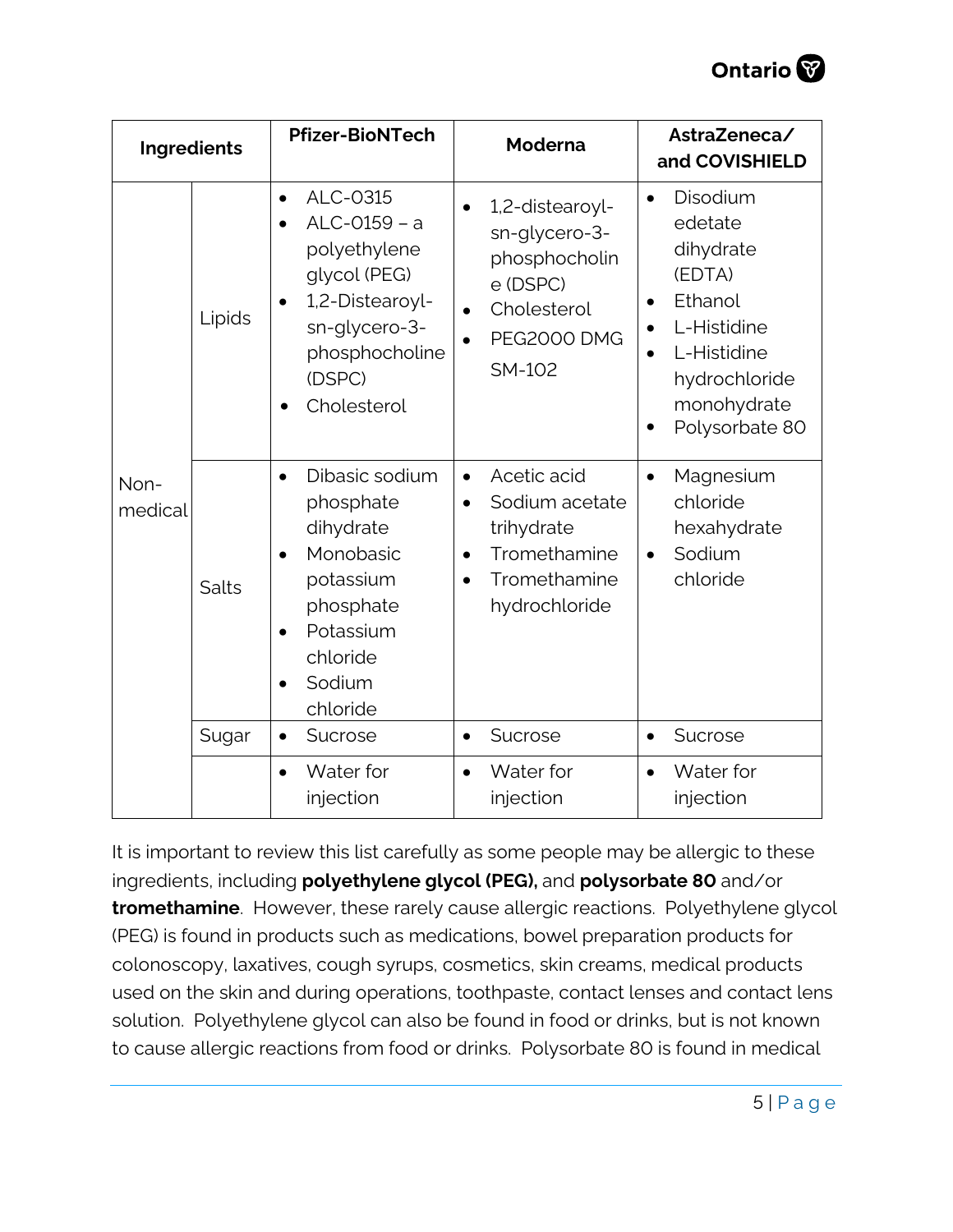preparations (such as vitamin oils, tablets, and anticancer agents) and cosmetics. Tromethamine is a component in contrast media, oral and parenteral medications.

#### **What are the side effects of the vaccine?**

COVID-19 vaccines, like all vaccines, may cause side effects, although not everyone experiences them and those who do experience them mostly report minor side effects. The most commonly reported side effects after receiving a COVID-19 vaccine are localized reactions including pain, redness or swelling at the injection site, tiredness, headache, muscle pain, joint pain, chills, and mild fever.

Ongoing studies on these COVID-19 vaccines indicate serious side effects found todate are **extremely rare.** People who have received the vaccine in these studies continue to be monitored for any longer-term side effects.

Clinic staff are prepared to manage a severe allergic reaction should it occur. When receiving your second dose of COVID-19 vaccine, **tell the health care provider administering the second dose if you had any side effects after the first dose.**

Very rarely, AstraZeneca/COVISHIELD vaccine has been associated with a rare form of blood clot after vaccination. Doctors are calling this "vaccine-induced prothrombotic immune [thrombocytopenia"](https://covid19-sciencetable.ca/glossary/#thrombocytopenia) (VIPIT). These blood clots have two important features: they occur 4 to 20 days after vaccination, and they are associated with low platelets (tiny blood cells that help form blood clots to stop bleeding). VIPIT seems to be rare, occurring in anywhere from 1 in every 125,000 to 1 in 1 million people. It is most common in women under the age of 55. Please see [VIPIT Following AstraZeneca COVID-19 Vaccination](https://covid19-sciencetable.ca/sciencebrief/vaccine-induced-prothrombotic-immune-thrombocytopenia-vipit-following-astrazeneca-covid-19-vaccination/) for more information.

[Health Canada](https://www.canada.ca/en/health-canada/news/2021/03/health-canada-confirms-that-the-benefits-of-the-astrazeneca-covid-19-vaccine-continue-to-outweigh-the-risks-for-use-in-canada.html) has assessed this and determined that the benefits of the AstraZeneca/COVISHIELD vaccine in protecting Canadians from COVID-19 continue to outweigh the risks. Blood clots are common, especially in older people. COVID-19 itself has been associated with causing blood clots, so all COVID-19 vaccines continue to be recommended for people who have had a blood clot in the past, or who have a family history of blood clots and who are receiving blood thinning medications.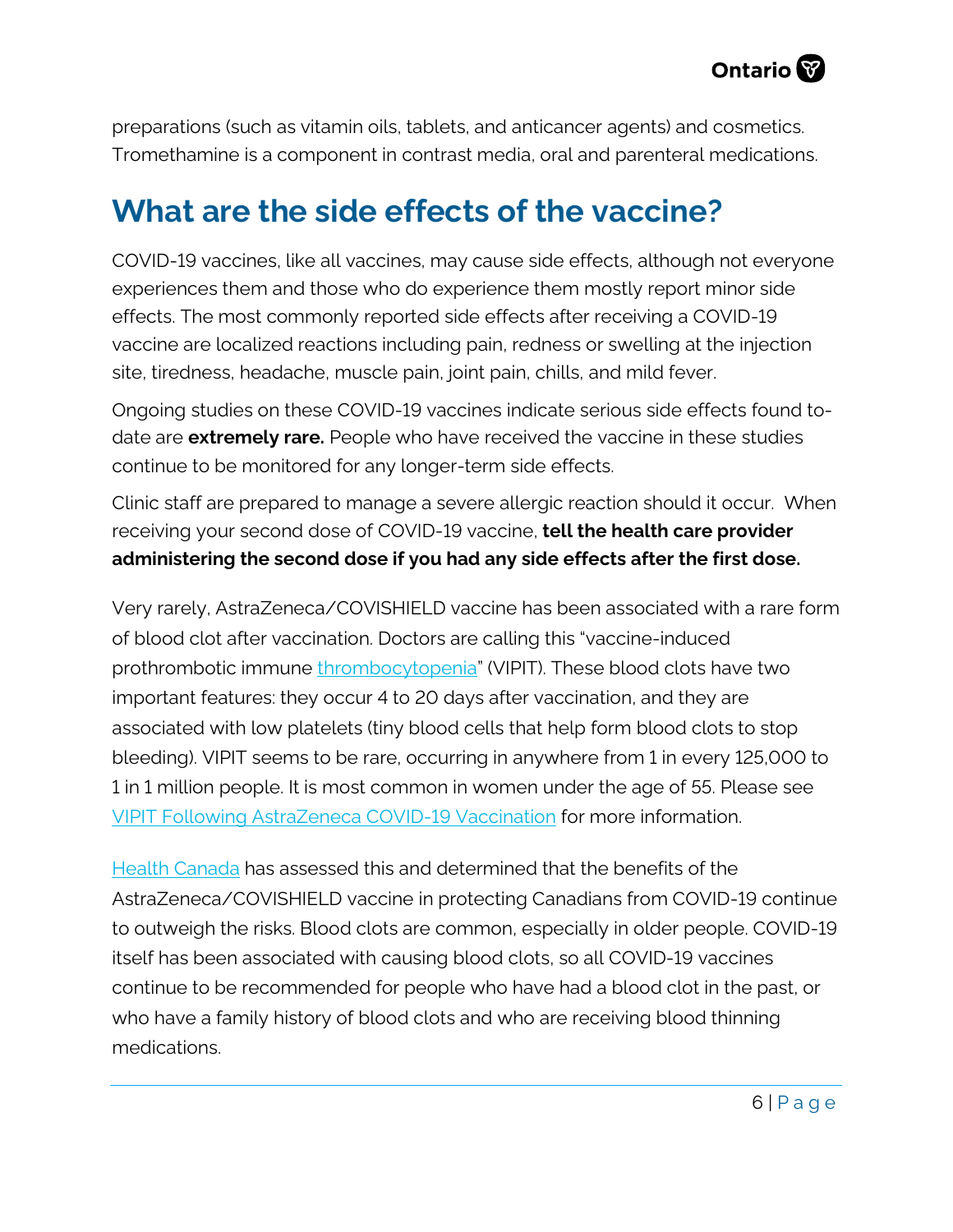

#### **When should I call my health care provider?**

If you experience side effects that are worrying you or do not seem to be going away after a few days, contact your health care provider or seek medical attention.

Go to the nearest **emergency department or call 911** if any of the following adverse reactions develop within three days of receiving the vaccine:

- hives
- swelling of the face or mouth
- trouble breathing
- very pale colour and serious drowsiness
- high fever (over 40°C)
- convulsions or seizures
- other serious symptoms (e.g., "pins and needles" or numbness)

If you have received the AstraZeneca/COVISHIELD vaccine and you develop any of the following symptoms after receiving the vaccine **please seek immediate medical attention**:

- shortness of breath
- pain in the chest
- swelling or coldness in an arm or leg
- persistent abdominal pain
- severe or worsening headaches or blurred vision
- multiple small bruises, red or purple spots or blood blisters under the skin

You can also contact your **local public health unit to ask questions or to report an** adverse reaction.

#### **When should I return for my second dose?**

If this is your first dose of the COVID-19 vaccine, be sure to return for your second dose as instructed by the vaccination clinic or the health care provider who provided you with your first dose. It is important that you receive two doses of the vaccine as protection against COVID-19 is not optimal until after the second dose of